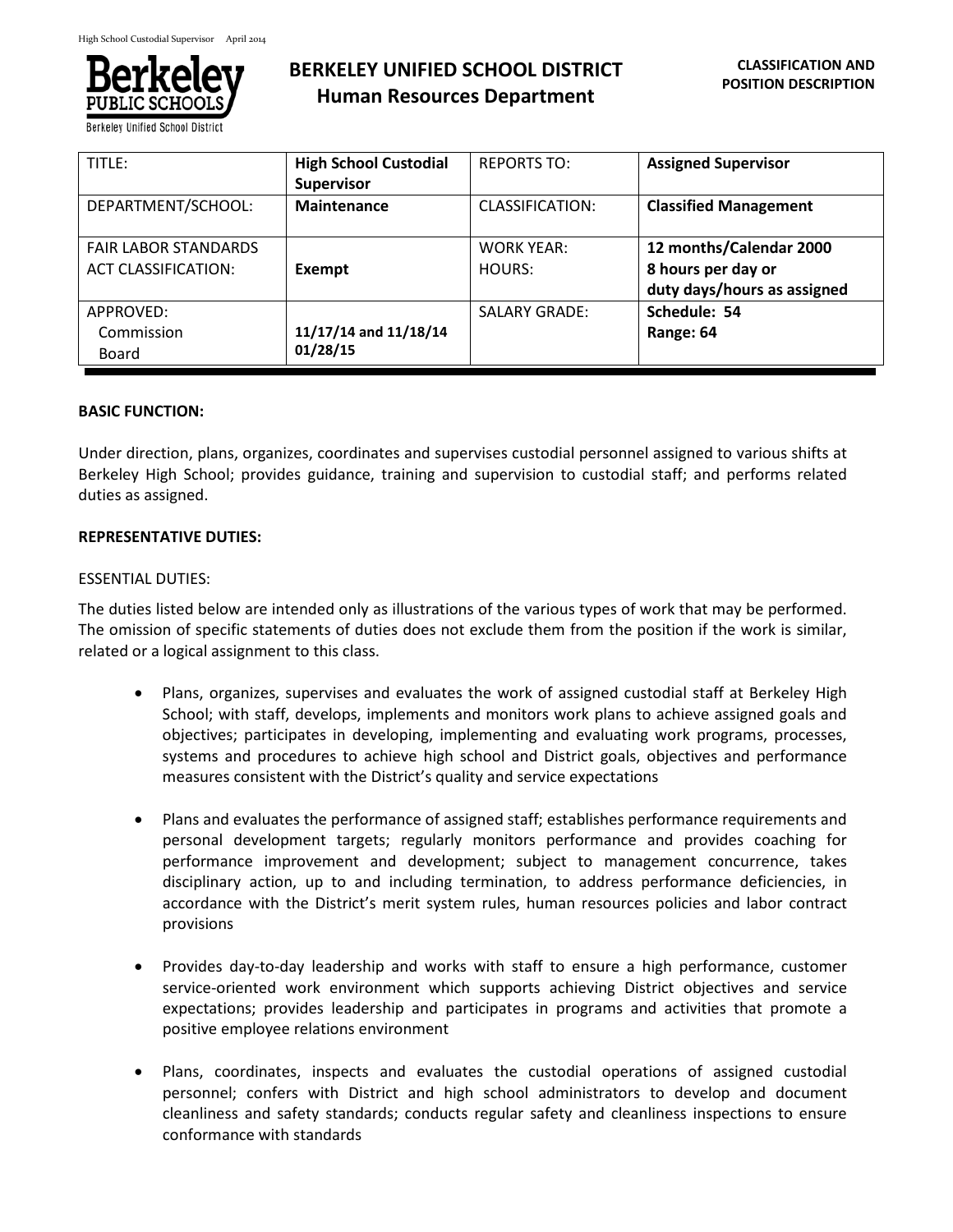- Supervises the testing of supplies and materials used in custodial services; recommends the acquisition of new types of supplies, materials and equipment for District-wide use
- Confers with and advises head custodians regarding the resolution of personnel problems and issues and the establishment of performance and training standards for custodial personnel
- Prepares and maintains a variety of records and reports, including time cards, worksheets, accident reports and maintenance requests
- Responsible for carrying out the District's safety program in the work unit; establishes, implements and ensures adherence to work safety policies and procedures; ensures health and safety precautions are observed and hazards are eliminated; educates employees on rules, regulations, safe work habits and potential hazards presented by their work environment
- Researches new operational methods, techniques and equipment and recommends their application
- Responds to emergency situations as necessary

## OTHER DUTIES:

Perform related duties as assigned

## **KNOWLEDGE AND ABILITIES:**

#### KNOWLEDGE OF:

Methods, techniques, equipment, supplies and materials typically used in custodial operations

Safety practices, safe work methods and safety regulations pertaining to the work

Methods of planning, organizing, prioritizing and scheduling work

Federal, state and local laws, regulations and court decisions applicable to assigned areas of responsibility Basic principles and practices of public administration, including budgeting, purchasing and maintenance of public records

Proper methods of storing equipment, materials and supplies, including hazardous cleaning materials

Principles and practices of effective supervision

District merit system rules, human resources policies and procedures and labor contract provisions

## ABILITY TO:

Plan, organize, schedule, coordinate, supervise, review and evaluate assigned custodial personnel at a large high school

Organize, set priorities and exercise sound independent judgment within areas of responsibility

Estimate quantity and types of supplies and materials needed and their effectiveness

Demonstrate the proper techniques used in custodial operations

Read, interpret and apply rules, regulations, policies, procedures and other written materials

Analyze situations and take appropriate action; confer with school administrators and custodial personnel regarding custodial concerns

Maintain current knowledge with technological advances in the field

Communicate clearly and effectively, both orally and in writing

Coordinate work assignments with other school personnel and other departments

Prepare clear, concise and comprehensive correspondence, reports and other written materials

Exercise tact and diplomacy in dealing with sensitive and complex issues and situations

Establish and maintain effective working relationships with District management, administrators, staff, vendors, the public and others encountered in the course of work